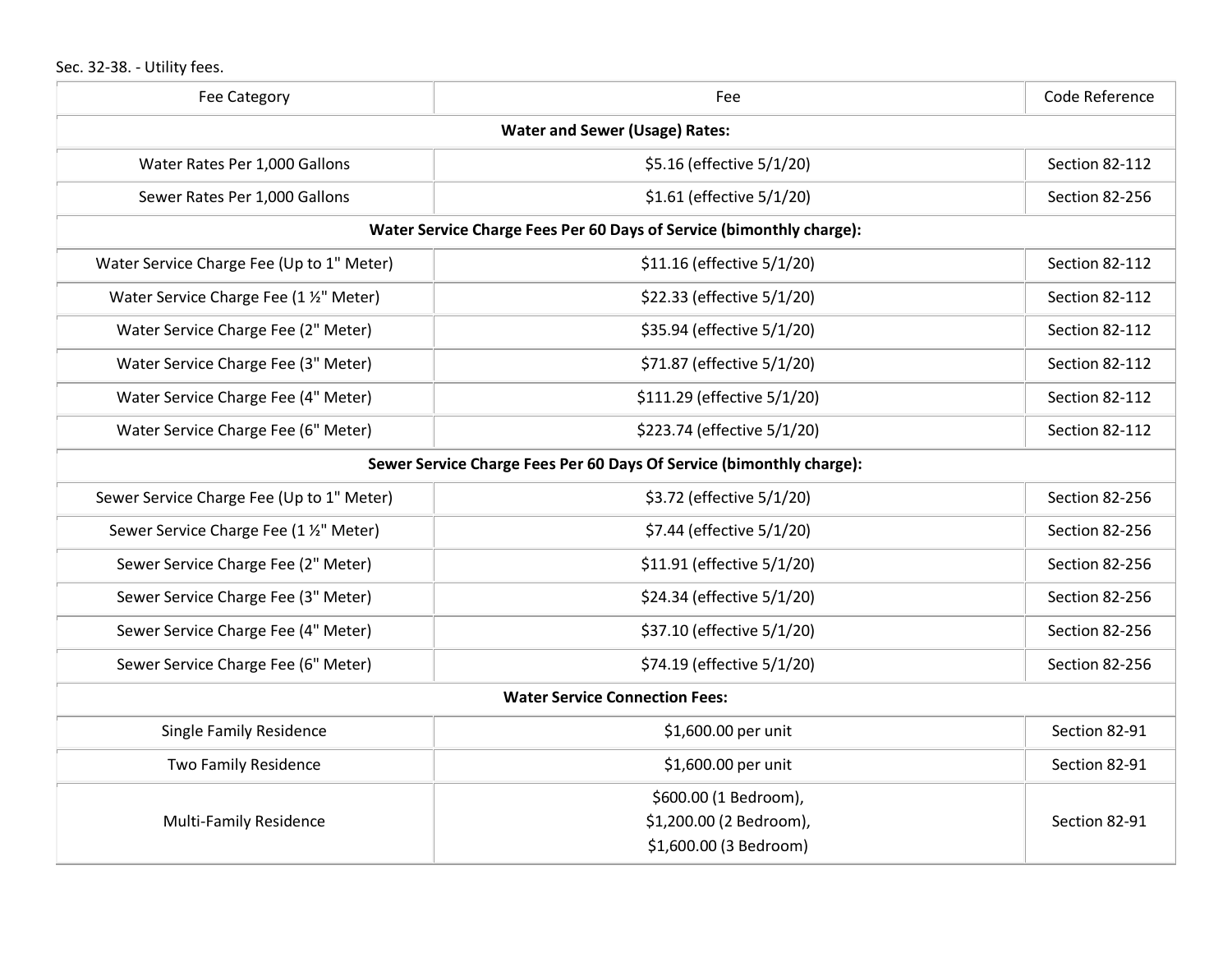| Motels                                                                                                                                                | \$600.00 per unit but no less than \$2,400.00                                                           | Section 82-91  |  |  |
|-------------------------------------------------------------------------------------------------------------------------------------------------------|---------------------------------------------------------------------------------------------------------|----------------|--|--|
| Restaurants                                                                                                                                           | \$100.00 per seat but no less than \$2,400.00                                                           | Section 82-91  |  |  |
| All Other Commercial Units                                                                                                                            | \$0.24 per square foot but no less than \$2,400.00                                                      | Section 82-91  |  |  |
| <b>Industrial Units</b>                                                                                                                               | \$400.00 per population equivalent but no less than \$2,400.00                                          | Section 82-91  |  |  |
| Landscape Irrigation/Sprinkler Systems over 500<br>gallons per hour                                                                                   | \$5,000.00 per 1,000 gallons per hour                                                                   | Section 82-91  |  |  |
| Frontage Fee                                                                                                                                          | \$48.00 per front foot                                                                                  | Section 82-91  |  |  |
| <b>Water Connection Permit</b>                                                                                                                        | \$50.00 (initial inspections),<br>\$25.00 (subsequent inspections)                                      | Section 82-91  |  |  |
| <b>Sewer Service Connection Fees:</b>                                                                                                                 |                                                                                                         |                |  |  |
| <b>Single Family Residence</b>                                                                                                                        | \$1,200.00 per unit                                                                                     | Section 82-173 |  |  |
| <b>Two Family Residence</b>                                                                                                                           | \$1,200.00 per unit                                                                                     | Section 82-173 |  |  |
| <b>Multi-Family Residence</b>                                                                                                                         | \$450.00 (1 Bedroom),<br>\$900.00 (2 Bedroom),<br>\$1,200.00 (3 Bedroom)                                | Section 82-173 |  |  |
| Motels                                                                                                                                                | \$450.00 per unit but no less than \$1,800.00                                                           | Section 82-173 |  |  |
| Restaurants                                                                                                                                           | \$75.00 per seat but no less than \$1,800.00                                                            | Section 82-173 |  |  |
| All Other Commercial Units                                                                                                                            | \$0.18 per square foot but not less than \$1,800.00                                                     | Section 82-173 |  |  |
| Industrial                                                                                                                                            | \$300.00 per Population Equivalent but no less than \$1,800.00                                          | Section 82-173 |  |  |
| Frontage Fee                                                                                                                                          | \$51.00 per front foot                                                                                  | Section 82-173 |  |  |
| <b>Sewer Connection Permit</b>                                                                                                                        | \$50.00 (initial inspections),<br>\$25.00 (subsequent inspections)                                      | Section 82-173 |  |  |
| Lake County Public Works Connection Fees (for those properties within the Lake County service area not connected to a county inceptor or trunk line): |                                                                                                         |                |  |  |
| Single Family Residences (including townhomes)                                                                                                        | \$2,868.00 per unit                                                                                     | Section 82-173 |  |  |
| <b>Multi-Family Residence</b>                                                                                                                         | \$2,151.00 per unit (1 Bedroom),<br>\$2,294.00 per unit (2 Bedroom),<br>\$2,868.00 per unit (3 Bedroom) | Section 82-173 |  |  |